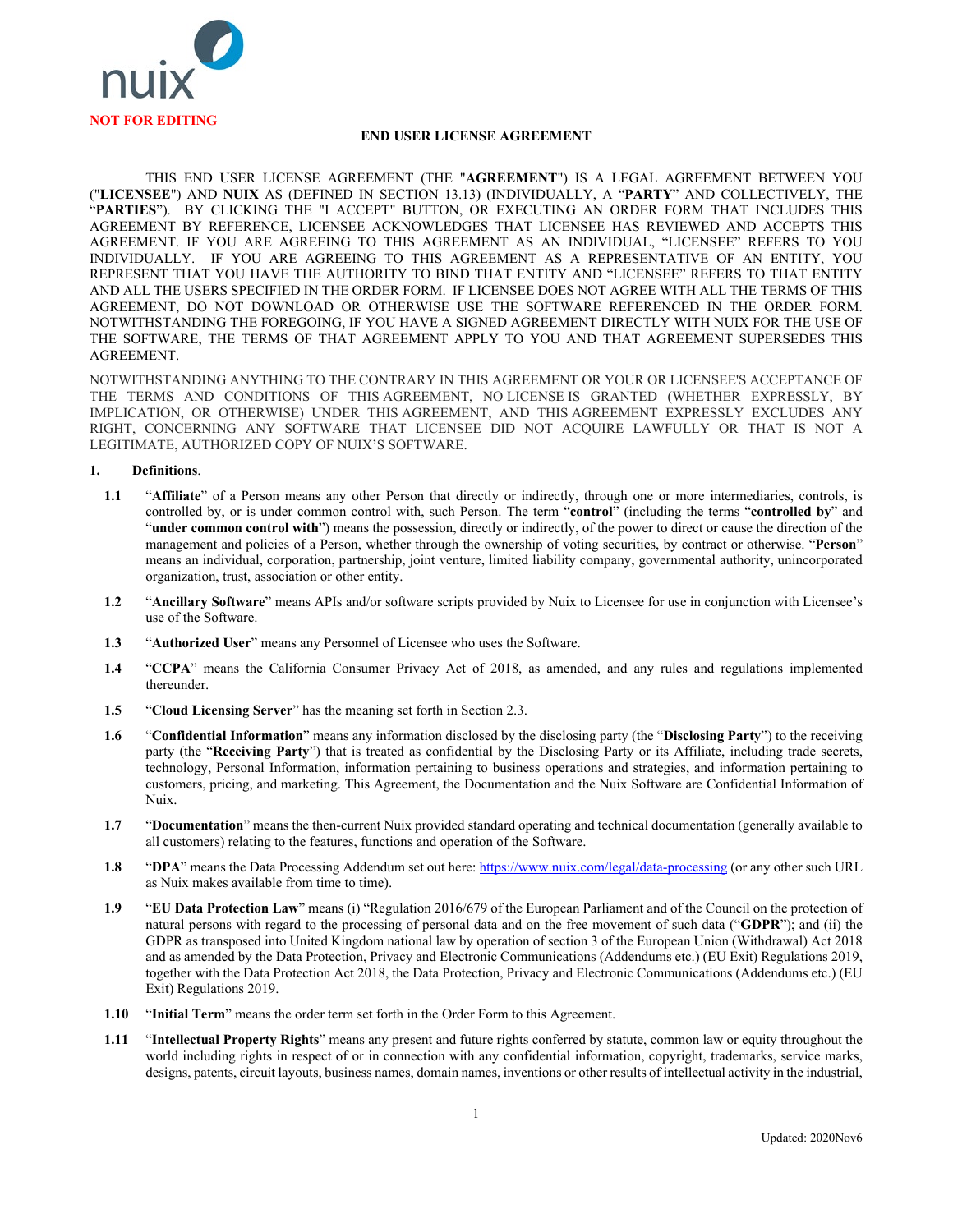

commercial, scientific, literary or artistic fields whether or not registered or registrable and includes any right to apply for the registration, renewal and extension of such rights.

- **1.12** "**License Fee**" means the license fee listed in the applicable Order Form for the Software set forth in that Order Form.
- **1.13 "Licensee Data"** means all electronic documents, data or information submitted, posted or otherwise transmitted to the Software by, for or on behalf of Licensee, including by any member of Licensee's Personnel or an Authorized User.
- **1.14** "**Nuix License Key**" has the meaning specified in Section [2.4](#page-2-1) (Software License Key).
- **1.15** "**Order Form**" or "**Order**" means any ordering document executed by the Parties (including, but not limited to, any Nuix issued quotation(s) or Nuix order acknowledgements, or any Licensee purchase order(s) (subject to Section [6.6](#page-5-0) (Purchases through Licensee Purchase Order) that is accepted in writing by Nuix) pursuant to which Licensee licenses additional Software or other Products from Nuix. Order Form #1 and all subsequent Order Forms shall be considered a part of this Agreement and are incorporated into this Agreement by this reference.
- **1.16** "**Order Form Date**" means the date on an order that signifies the effective date of the Order.
- **1.17** "**Personal Information**" or "**Personal Data**" means (i) all data that identifies an individual or, in combination with any other information or data available to a relevant entity, is capable of identifying an individual, and (ii) such other data that is defined as "personal information" or "personal data" under applicable law.
- **1.18** "**Personnel**" means (i) any employee of a Party, (ii) with respect to Licensee, any contractor of Licensee approved by Nuix in its discretion and in writing, which approval may be revoked by Nuix by written notice to Licensee, and (iii) with respect to Nuix, any contractor used by Nuix in connection with Nuix's performance under this Agreement.
- **1.19** "**Products**" means, collectively the Software, Ancillary Software, Support, Services, training provided by Nuix, and hardware leased or sold by Nuix to Licensee as further described in Section **Error! Reference source not found.** (Hardware).
- **1.20** "**Renewal Term**" means each 12-month period commencing as of the end of the Initial Term and each anniversary of the Order Form Date thereafter.
- **1.21** "**Services**" means the installation, implementation, and consultancy services supplied by Nuix, as set forth in an Order Form and further described in a statement of work.
- **1.22** "**Software**" means the object code version of the software supplied by Nuix to Licensee as such software is set forth in an Order Form. Software shall also include Updates, provided that Licensee is current in the payment of the Support Fee. Licensee may license additional Software by submitting an Order Form to Nuix.
- **1.23** "**Support**" has the meaning set out in Sectio[n 5.1.](#page-4-0)
- **1.24** "**Support Agreement**" has the meaning set forth in Sectio[n 5.1.](#page-4-0)
- **1.25** "**Support Fee**" means the support and maintenance fee set forth in an applicable Order Form.
- **1.26** "**Taxes**" means any present or future tax, fee, levy, duty, charge, withholding, penalty, fine, impost or interest imposed by any government or governmental, semi-governmental or administrative body, department, commission, authority, agency, minister, statutory corporation, instrumentality or entity (which is not the subject of a valid certificate of exemption) including but not limited to any tax in relation to sales, use, property, value added, goods and services, turnover, stamp duty, interest equalization, business, occupation, excise, income, profits or receipts.
- **1.27** "**Term**" means the Initial Term and any Renewal Term(s).
- **1.28** "**Territory**" means the area or region set forth in an applicable Order Form, subject to Sectio[n 6.2](#page-4-1) of this Agreement; if the Order Form does not indicate an area or region, the "**Territory**" means the country where the Licensee is domiciled.
- **1.29** "**Update(s)**" mean patches and other error corrections or minor enhancements to the Software issued from time to time to Nuix customers who have purchased Support from Nuix. An Update is identified by a change in a number to the right of the first decimal point in the Software's version number (*e.g.,* 3.0 to 3.1 or 3.0.1).
- **1.30** "**Usage Data**" means data arising from Licensee's use of the Software, including data regarding the manner, consistency, duration, usage pattern, statistics, memory, operating system, bandwidth, product errors and other information. Usage Data will not include Licensee Data.

## **2. Software License; Usage.**

**2.1 License Grant**. Subject to Licensee's compliance with the terms and conditions set forth in this Agreement, Nuix hereby grants to Licensee during the Term, and Licensee accepts, a non-exclusive, non-transferable, terminable, non-assignable, limited license (i) to install one (1) copy of the Software in Licensee's production environment and (ii) to use the Software and Ancillary Software in the Territory for the Term in accordance with the usage limits set forth in the Order Form. Licensee may make one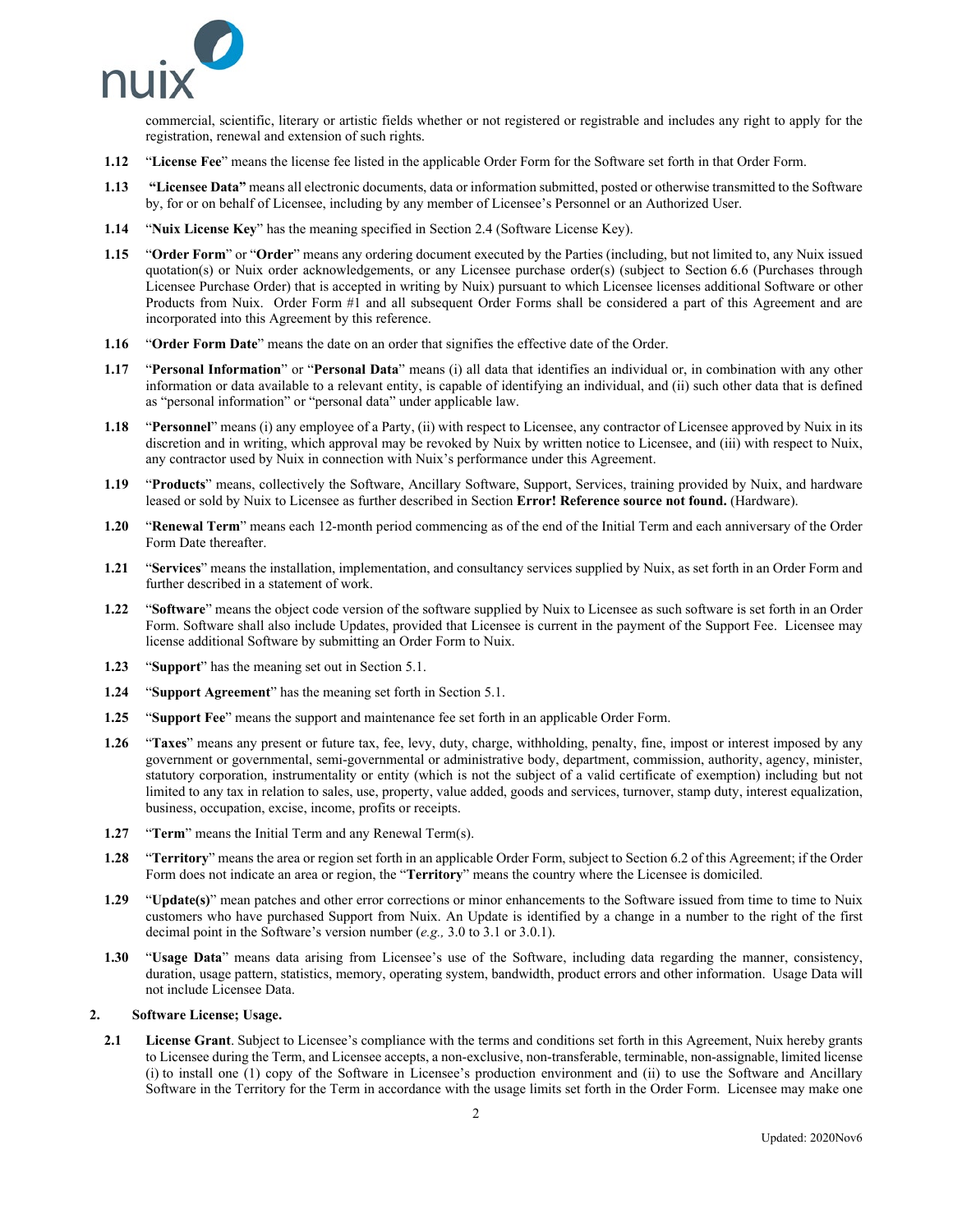<span id="page-2-4"></span>

copy of the Software solely for disaster recovery or archival purposes. For clarity, the Ancillary Software and Software are being licensed to Licensee and are not being sold to or purchased by Licensee and any reference to terms like "purchase" or "sell" (or their derivatives) with respect to the Software or Ancillary Software shall mean the purchase or sale of a license for the Software or Ancillary Software.

- <span id="page-2-2"></span>**2.2 License Restrictions**. Licensee shall not, and shall not permit or authorize any Authorized Users, or third parties to: (a) modify, adapt, translate, create a derivative work of, clone, reverse engineer, reverse assemble, disassemble or decompile the Ancillary Software, the Software or any other Product or any part of the Ancillary Software, the Software or any Product or otherwise attempt to discover any part of the source code of the Ancillary Software or Software, or probe, scan or attempt to penetrate or ascertain the security of the Ancillary Software, the Software or any other Product; (b) provide to any third party (excluding Licensee Personnel) a copy of or access to the Software, the Ancillary Software, any other Product, or any Documentation, or permit or authorize any third party (excluding Licensee Personnel) to use or copy the Ancillary Software, the Software, any other Product or any Documentation; (c) make any representations or warranties to any third parties that could be construed as being representations or warranties from Nuix in relation to the Ancillary Software, the Software, any other Product, or any other matter; (d) use the Ancillary Software, the Software or any other Product in any way that involves outsourcing, service bureau use, renting, reselling, cloud or SaaS services, sublicensing, concurrent use of a single Authorized User login, on-site installation at a particular customer or client site, managed services for a particular customer or client, or time-sharing of the Ancillary Software or the Software; (e) use the Software, the Ancillary Software, any other Product or any Documentation to develop, optimize, enhance, test, or otherwise utilize other software products or applications, without the prior written approval of Nuix in each instance, (f) subject to the other restrictions herein, permit or authorize any Licensee Personnel to use the Software for any purpose other than Licensee's internal eDiscovery, investigations, and information governance projects (or other projects approved by Nuix in writing) or in any manner, including "mirroring" or "framing" that is not authorized under the Agreement or that would result in Licensee's exceeding Licensee's authorized usage of the Software as set forth in an Order form; (g) grant or purport to grant, any security interest to any third party in relation to the Software; or (h) do any other thing in relation to the Software, the Ancillary Software, other Products or the Documentation specifically prohibited by Nuix in the Documentation or otherwise communicated by Nuix to Licensee in writing from time to time, including such prohibitions intended to protect Nuix's Intellectual Property Rights in the Software and Ancillary Software.
- <span id="page-2-0"></span>**2.3 Software Licensing Procedures**. Nuix will issue to Licensee a temporary Nuix License Key for the Software until the License Fee has been paid in full. The duration of the temporary Nuix License Key will normally be the same period as the payment term set forth in Section [7.2.](#page-5-1) Should Licensee not pay the applicable License Fee (or any other fees) prior to the expiration of the temporary Nuix License Key, Nuix may automatically suspend Licensee's use of the Software. Upon payment of the License Fee, Nuix will issue to Licensee a Nuix License Key that enables use of the Software for the balance of the license term or subscription term purchased by Licensee as such term is set forth in the Order Form, subject to Nuix's right to suspend or disable the Nuix License Key as provided in Sectio[n 9](#page-6-0) (Term and Termination). "**Nuix License Key**" means an encrypted file provided by Nuix, which unlocks the Software and enables the use of the Software by an Authorized User.
	- (a) The Nuix License Keys will be issued to Licensee in the manner determined by Nuix (in its sole discretion), including via a dongle (*e.g.,* USB stick) or download from Nuix's cloud licensing server ("**Cloud Licensing Server**").
	- (b) The issuance and use of the Nuix License Key via the Cloud Licensing Server requires that Licensee maintain an active internet connection in order to verify the access credentials from time to time and supply the Usage Data. Licensee agrees Nuix will not be liable to Licensee or any third party for any loss, liability, cost, payment, damages, debt or expense arising directly or indirectly from Licensee's inability to use the Software due to failures caused by a faulty internet connection or network outage.
	- (c) To the extent that Nuix delivers the Nuix License Key to the Licensee using tangible media, such as a dongle, risk of loss of such tangible media passes to the Licensee upon delivery. Replacement of such tangible media and associated Software is solely within Nuix's discretion and conditioned upon a signed certification from a director of Licensee confirming that the tangible media was lost or stolen. Nuix reserves the right to charge Licensee a replacement fee in the event that such tangible media is not returned to Nuix.
- <span id="page-2-1"></span>**2.4 Discontinuance**. Nuix may discontinue offering the Software at the conclusion of the Initial Term. Nuix will have no liability to Licensee or any third party in relation to any such discontinuance.
- <span id="page-2-3"></span>**2.5 Additional Terms for Specific Software and/or Services.** Licensee's use of certain Products, including any purchase or lease of hardware by Licensee, the performance of any Services (by Nuix or its Affiliates or contractors), or the provision of any training services, will, in addition to the terms of this Agreement, be subject to the terms and conditions of the applicable agreements set forth at[: https://www.nuix.com/agreements-and-terms](https://www.nuix.com/agreements-and-terms) (or, for each agreement, any other such URL as Nuix makes available from time to time). Licensee has read, understands, and agrees to the foregoing terms with respect to the applicable Products, training or Service. Licensee understands and agrees that these terms may change from time to time and Licensee's continued use of the Products and/or Licensee's acceptance of any such Services, or Licensee's purchase of any Services or training services, or purchase or lease of any Products, via a statement of work, work order or an Order Form, as applicable,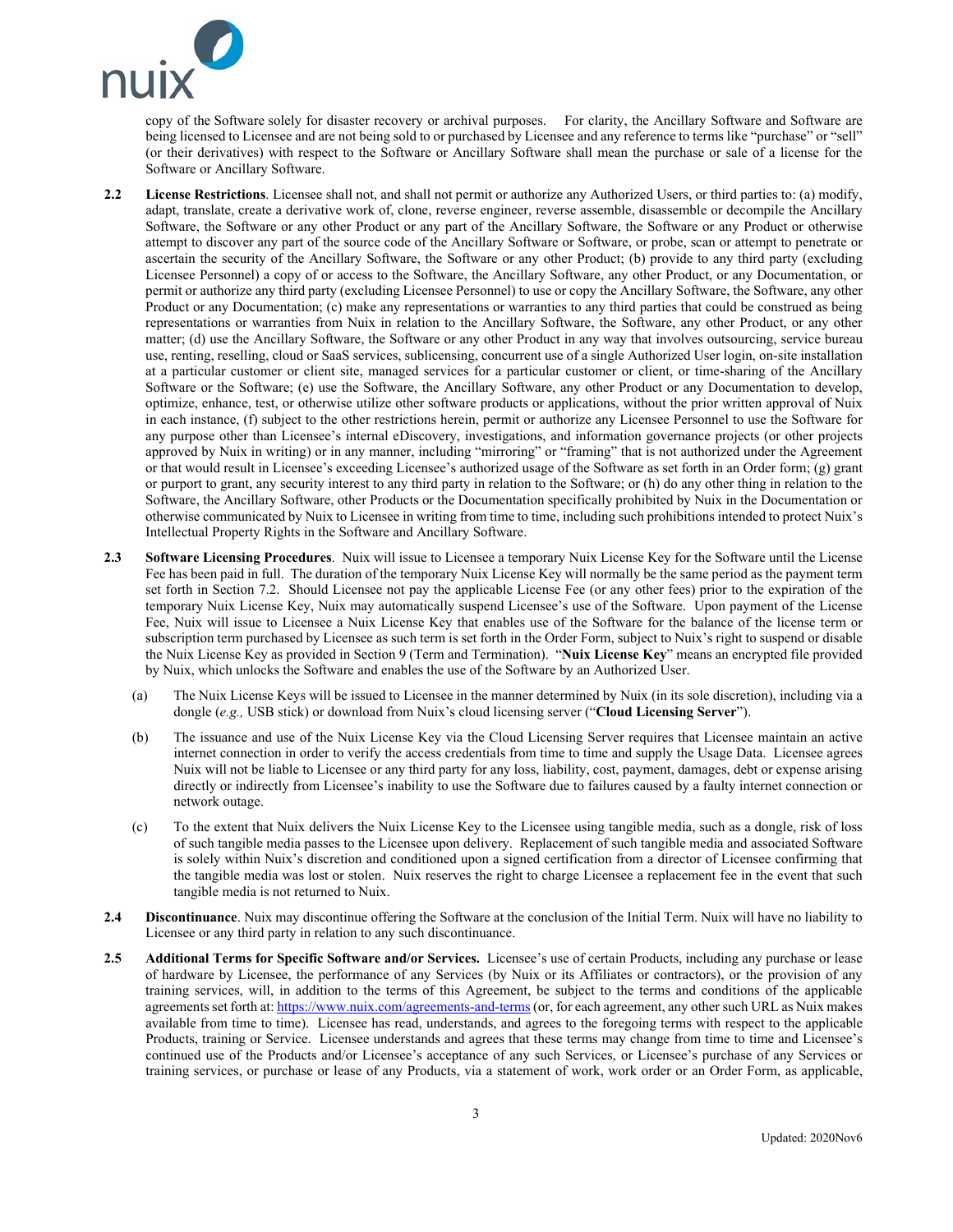

indicates Licensee's consent to these changes. All terms and conditions of these agreements are a part of, and by this reference are incorporated in, this Agreement.

## **3. Intellectual Property Rights.**

- **3.1 Nuix's Intellectual Property**. Licensee acknowledges Nuix owns all rights, title and interest (or is an authorized licensee) in all Intellectual Property Rights in the Software and the Documentation. Nuix reserves all rights not expressly granted to Licensee in this Agreement. Except for the limited rights and licenses expressly granted under this Agreement, nothing in this Agreement grants, by implication, waiver, estoppel, or otherwise, to Licensee or any third party any Intellectual Property Rights or other right, title or interest in or to the Software or the Documentation. Nuix's marks, logos and product names are marks of Nuix and Licensee agrees not to use such marks without Nuix's prior written consent. Without derogating from Licensee's obligations under this Agreement, Nuix will own all Intellectual Property Rights in any copy, translation, modification, adaptation or derivation of the Software or Documentation including but not limited to any improvements or developments in the Software or Documentation. Licensee shall promptly notify Nuix if Licensee becomes aware of any possible infringement, violation or unauthorized use or access of Nuix's Intellectual Property Rights arising out of or relating to the Software and fully cooperate with Nuix, at Nuix's expense (provided that Licensee's action did not contribute to the infringement) in any legal action taken by Nuix against third parties to enforce its Intellectual Property Rights. Licensee shall use commercially reasonable efforts to safeguard the Software (including all copies thereof) from infringement, misappropriation, theft, misuse or unauthorized access
- **3.2 Usage Data**. Licensee hereby grants Nuix a royalty-free, worldwide, non-exclusive, transferable, sub-licensable, irrevocable, and perpetual license to monitor, use, reproduce, distribute, modify and exploit Usage Data for Nuix's internal business purposes, including Nuix's use of Usage Data (i) to identify errors in the Software and monitor usage statistics, as necessary, for further development and implementation of improvements, or (ii) to compile statistical and performance information for internal purposes related to the provision and operation of the Software, Services and Cloud Licensing Server.
- **3.3 Licensee Data.** Nuix acknowledges that, as between Nuix and Licensee, Licensee owns all right, title, and interest, including all Intellectual Property Rights, in and to the Licensee Data. Licensee hereby grants to Nuix a non-exclusive, royalty-free, worldwide license to use, reproduce, store, process and display to Licensee the Licensee Data and perform all acts with respect to the Licensee Data in each case solely for Nuix to provide the Support to Licensee.
- **3.4 Feedback**. Licensee hereby grants to Nuix a royalty-free, worldwide, transferable, sub-licensable, irrevocable, and perpetual license to use or incorporate into the Software, the Ancillary Software or the Documentation any suggestions, enhancement requests, recommendations or other feedback provided by Licensee or Authorized Users.

## **3.5 Data Security.**

- (a) **Licensee Data.** Licensee shall maintain and enforce technical and organizational safeguards designed to prevent accidental, unlawful or unauthorized access to or use of the Software that ensures a level of security appropriate to the risks presented by the use of any software that handles sensitive data, consistent with industry good practice and standards. Licensee shall take all reasonable measures to prevent unauthorized users from having access to Licensee Data, Licensee's servers or network communications. Licensee acknowledges and agrees that Licensee will be solely responsible for backing-up, and taking all appropriate measures to protect and secure, Licensee Data. Nuix will not be liable for any loss, damage, or corruption of Licensee Data.
- (b) **Data Protection.** Licensee will not provide Nuix with any Personal Information unless Licensee obtains Nuix's prior written consent. With respect to any Personal Information that Nuix consents to process, Licensee will notify Nuix in advance of the regulatory regime(s) to which such Personal Information is subject (e.g., EU Data Protection Law, CCPA, or legislation in force in Australia that affects privacy or any Personal Information (including the collection, storage, use or processing of such information), including the Australian Privacy Act 1988 (Cth) ("**Australian Privacy Law**")). Nuix will have no obligation to process Personal Information on behalf of Licensee. To the extent that Nuix consents to process Personal Information subject to EU Data Protection Law, CCPA or Australian Privacy Law, the DPA applies. Licensee will comply with applicable laws related to the processing of Personal Information that it provides to Nuix. In the event of a conflict between the terms of this Agreement and the terms of the DPA, the terms of the DPA will prevail.

## **4. Ancillary Software, Open Source and Third Party Intellectual Property.**

- **4.1 Ancillary Software**. Licensee assumes all risk of use of the Ancillary Software in connection with the Software. As between Nuix and Licensee, Licensee acknowledges that Nuix owns title and all Intellectual Property Rights to the Ancillary Software.
- **4.2 Third Party Software**. The Software may incorporate, be distributed with, or depend upon, certain software or other intellectual property that may be considered "open source," "public use" or is otherwise subject to an open source license ("**Open-Source Components**"). Any use of the Open-Source Components by Licensee shall be governed by, and subject to, the terms and conditions of the Open-Source Components described in the Documentation. The Software may incorporate, be distributed with, or depend upon, certain software or other intellectual property that is commercially licensed ("**Third Party Software**"). Third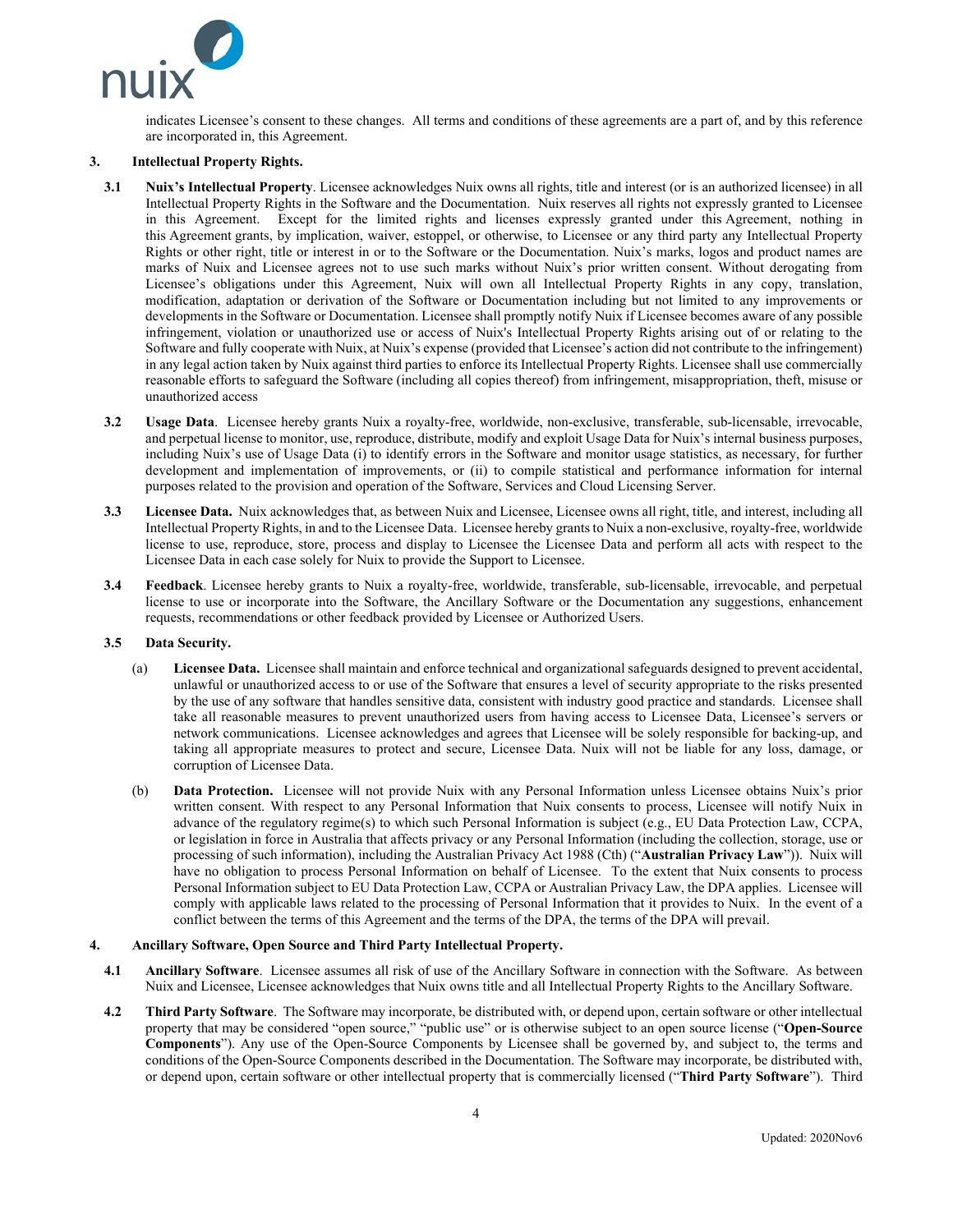

Party Software is licensed for use solely with the Software and may not be used on a stand-alone basis or with any other third party products. Licensee agrees not to use any marks of third parties without the prior written consent of those third parties.

**4.3 Exclusions**. For purposes of this Agreement, the term "**Software**" does not include Ancillary Software, Open Source Components, or Third Party Software. Ancillary Software, Open Source Components and Third Party Software are provided on an "AS IS" basis.

## **5. Support, Services, and Hardware.**

- <span id="page-4-0"></span>**5.1 Support and Maintenance**. Subject to the payment of the Support Fee or the License Fee, as applicable, Nuix will provide support and maintenance services to the Licensee ("**Support**") under the terms of the Nuix Support and Maintenance Services Agreement (the "**Support Agreement**") found here: <https://www.nuix.com/legal/support> (or other such URL as Nuix makes available from time to time). Licensee has read, understands, and agrees to the foregoing terms. Licensee further understands and agrees that these terms may change from time to time and Licensee's continued use of the Support, or purchase of Support via an Order Form, indicates Licensee's consent to these changes. All terms and conditions of the Support Agreement are a part of, and by this reference are incorporated in, this Agreement. Nuix may immediately terminate or suspend Licensee's use of the Software if Licensee does not have current and fully paid up Support. Notwithstanding the foregoing, the Support Fee for standard support (as described in the Support Agreement) will be deemed to be included in, and part of, the License Fee for all Software that is licensed to Licensee for a fixed term or fixed subscription period as set forth in the Order Form, and in each such case, will not be included as a line item in the Order Form. For the avoidance of doubt, Support Fees for business and enterprise premium support tiers will not be included in the License Fee, and will require an additional fee.
- <span id="page-4-2"></span>**5.2 Training.** To the maximum extent permitted by applicable law, Licensee acknowledges that it shall only participate in Nuix (or Nuix approved) training services for any training to use the Software, and that participation in any unauthorized third party training is prohibited. If License has purchased training services, Licensee must utilize training services within twelve (12) months of the Order Form Date or those services will expire, and Licensee will not be entitled to a refund of the fees for such training services. Nuix will provide commercially reasonable opportunities for Licensee to utilize the training services purchased, but will not be liable if Licensee is unable to use such services before they expire pursuant to this Section [5.2.](#page-4-2) If after the expiration of the twelve-month period to use such training services Licensee desires to purchase additional training services, the Parties will execute an Order Form.
- **5.3 Software Delivery; Acceptance**. Nuix shall deliver the Software to Licensee by making the Software available to Licensee via an electronic download from a web portal specified by Nuix; and the web portal for such download will be made available to Licensee upon execution of this Agreement or the applicable Order Form. Software is deemed accepted by the Licensee at the time the License is delivered, or has been provided in the CLS portal, and Licensee has no right to reject the Software.

## <span id="page-4-3"></span>**6. Fees.**

- **6.1 License Fee and Other Fees**. In consideration of the rights granted to Licensee under this Agreement, Licensee will pay the License Fee and any other fees set forth in an applicable Order Form.
- <span id="page-4-1"></span>**6.2 Payment Terms**. Nuix may issue an invoice to Licensee for the applicable fees immediately upon the Order Form Date, ninety (90) days prior to a subsequent Renewal Term, and/or any other date indicated in the Order Form. Licensee shall pay all fees within 30 days of the date of the applicable invoice, or prior to the commencement of the Renewal Term in the case of a renewal order. All payments hereunder shall be in US dollars, unless otherwise specified in the Order Form (or requested by Nuix in an applicable invoice), made by wire transfer and are non-refundable (except for any express refund provided for in the Agreement or at law). If Nuix has granted multiple licenses to Licensee that will expire in the same quarter, Nuix may issue respective invoices for all such licenses dated the last day of such quarter. With respect to Services or Products that are subject to month to month pricing as set forth in the applicable Order Form, for each month of the Term, Licensee shall pay Nuix the fees due with regard to such other Services or Products provided to Licensee during that month. The rates and prices for such Services or Products shall be set forth in the applicable Order Form, and the fees due shall be reflected in the Licensee's invoice for that month.
- **6.3 Late Payments**. Licensee shall notify Nuix in writing of any dispute with any invoice (along with all relevant details regarding the dispute) within ten calendar days from the date of invoice. Invoices for which no such timely notification is received shall be deemed accepted by Licensee as true and correct. All undisputed late payments shall bear interest at the lesser of the rate of 1.5% of the outstanding balance per month, or the maximum rate permitted by law, from the date such payment was due until the date paid. In addition to all other remedies available under this Agreement, at law or in equity, which Nuix does not waive by the exercise of any rights hereunder, Nuix shall be entitled to suspend Licensee's use of the Software if Licensee fails to pay any amount when due hereunder as set forth in this Sectio[n 6.](#page-4-3)
- **6.4 Taxes**. Licensee will pay any Taxes, in relation to the Software or this Agreement; provided, in no event shall Licensee pay or be responsible for any Taxes imposed on, or with respect to, Nuix's income, revenues, gross receipts, personnel or real or personal property or other assets. If any such Tax has to be withheld or deducted from any payment under this Agreement, Licensee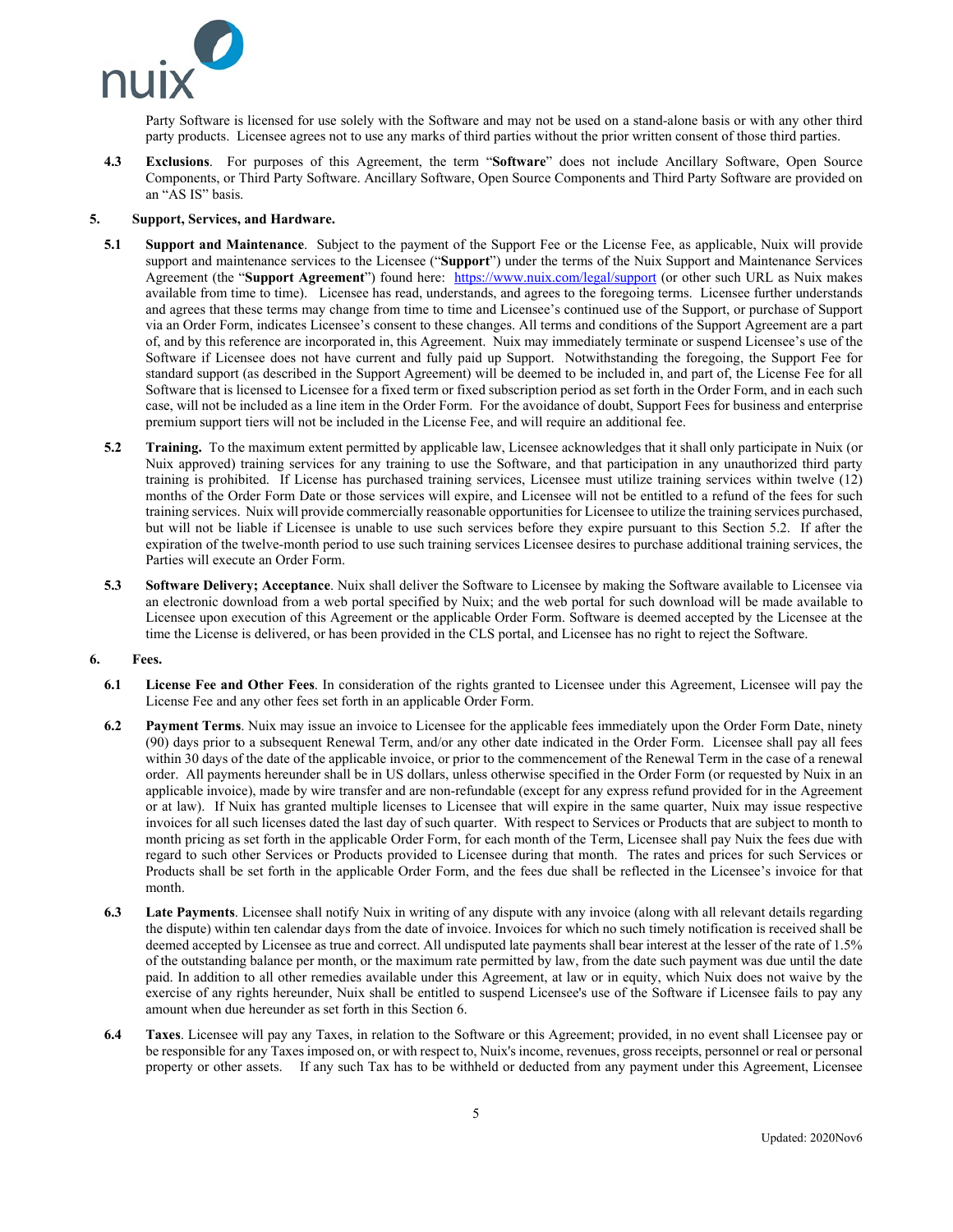<span id="page-5-3"></span>

shall gross-up the payment under this Agreement by such amount as shall ensure that after such withholding or deduction Nuix shall have received an amount equal to the payment otherwise required.

- **6.5 Purchases through Reseller.** Notwithstanding anything herein to the contrary, in the event that Licensee is purchasing the Products from a Nuix authorized reseller, Licensee's obligations to Nuix with respect to payment set forth herein shall be deemed to be obligations by Licensee to such reseller and subject to Licensee's agreement with reseller governing payment; provided, that Nuix shall have the right, but not the obligation, to enforce such reseller's rights with respect to such obligations (including the right to enter into a dispute proceeding or seek injunctive relief in accordance with this Agreement in the event of Licensee's failure to comply with its payment obligations to such reseller) in its sole and absolute discretion.
- <span id="page-5-0"></span>**6.6 Purchases through Licensee Purchase Order.** With Nuix's approval, Licensee may purchase Products from Nuix by issuance of a Licensee purchase order to Nuix listing the specific Product being ordered, in which case such purchase order shall be deemed to incorporate the terms of this Agreement by reference whether or not containing an express reference hereto; provided, however, that any terms and conditions contained in any Licensee purchase order that are in addition to or different than the terms and conditions in this Agreement shall not apply.
- **6.7 Licensee Affiliates**. Subject to Nuix's approval, Affiliates of Licensee may purchase Products and licenses for the Software subject to this Agreement by submitting Order Forms hereunder to Nuix, and by submitting an Order Form, such Affiliate of Licensee shall be bound by this Agreement as if it were an original party hereto, and will be entitled to all of the rights and be bound by all of the obligations of Licensee under this Agreement and the Order Form submitted by such Affiliate to Nuix. The Parties hereby agree and acknowledge that Licensee and Licensee's Affiliate shall be jointly and severally liable with respect to any liability or obligations of Licensee's Affiliate arising under an Order Form submitted to Nuix by such Affiliate.

#### <span id="page-5-4"></span>**7. Laws.**

- **7.1 Compliance**. Each Party will comply with all laws, treaties, regulations, and conventions (including but not limited to laws in relation to data privacy, protection and security, electronic communications and anti-spam) as applicable to such Party's performance of its obligations and exercise of its rights as set forth in this Agreement.
- <span id="page-5-1"></span>**7.2 Export Regulations**. The Software, Documentation and any related technical data, and products utilizing the Software, Documentation or such technical data (collectively, "**Controlled Technology**") are subject to US export control laws, including the US Export Administration Act and its associated regulations. Licensee shall not, and shall not permit any third parties to, export, re-export or release, directly or indirectly any Controlled Technology to a jurisdiction or country to which the export, reexport or release of any Controlled Technology is prohibited by applicable federal law, regulation or rule. Licensee shall comply with all applicable federal laws, regulations and rules, and complete all required undertakings (including obtaining any necessary export license or other governmental approval), prior to exporting or re-exporting any Controlled Technology. Licensee shall provide prior written notice of the need to comply with such laws and regulations to any Person, firm or entity which it has reason to believe is obtaining any such Controlled Technology from Licensee with the intent to export. Any breach by Licensee of this Section [7.2](#page-5-1) shall be deemed a material, uncurable breach of this Agreement, and Nuix shall have the right to immediately terminate this Agreement upon written notice to Licensee.
- **7.3 Anti-Corruption; OFAC**. Licensee has not received or been offered any illegal or improper bribe, kickback, payment, gift, or thing of value from an employee or agent of Nuix in connection with this Agreement. Reasonable gifts and entertainment provided in the ordinary course of business do not violate the above restriction. If Licensee learns of any violation of the above restriction, it will use reasonable efforts to promptly notify Nuix. Licensee represents and warrants to Nuix that none of (a) Licensee, (b) each person or entity owning an interest in Licensee nor (c) their respective Personnel are (x) currently identified on the Specially Designated Nationals and Blocked Persons List maintained by the Office of Foreign Assets Control, U.S. Department of the Treasury ("**OFAC**") nor on any other similar list maintained by OFAC pursuant to any authorizing statute, executive order or regulation, and (y) a person or entity with whom a citizen of the United States is prohibited to engage in transactions by any trade embargo, economic sanction, or other prohibition of United States law, regulation, or Executive Order of the President of the United States.

## <span id="page-5-2"></span>**8. Term and Termination.**

- **8.1 Term**. This Agreement will commence on the Effective Date and will continue until the expiration or termination of all Order Forms, unless terminated earlier in accordance with the provisions of this Agreement.
- **8.2 Renewal Term**. Unless otherwise set forth in an applicable Order Form, or unless this Agreement is terminated pursuant to this Section [8,](#page-5-2) or Licensee provides Nuix with written notice at least ninety (90) days prior to expiration of the current Term for the applicable Order Form, then upon expiration of the Initial Term and each anniversary of the Order Form Date, such Order Form will renew automatically for a subsequent twelve (12)-month Renewal Term at a rate specified by Nuix. Nuix will always have the discretion whether or not to grant a Renewal Term to Licensee.
- **8.3 Order Form**.The termination or expiration of a single Order Form shall not cause the termination of this Agreement or any other active Order Form. This Agreement may only be terminated pursuant to this Sectio[n 8.](#page-5-2)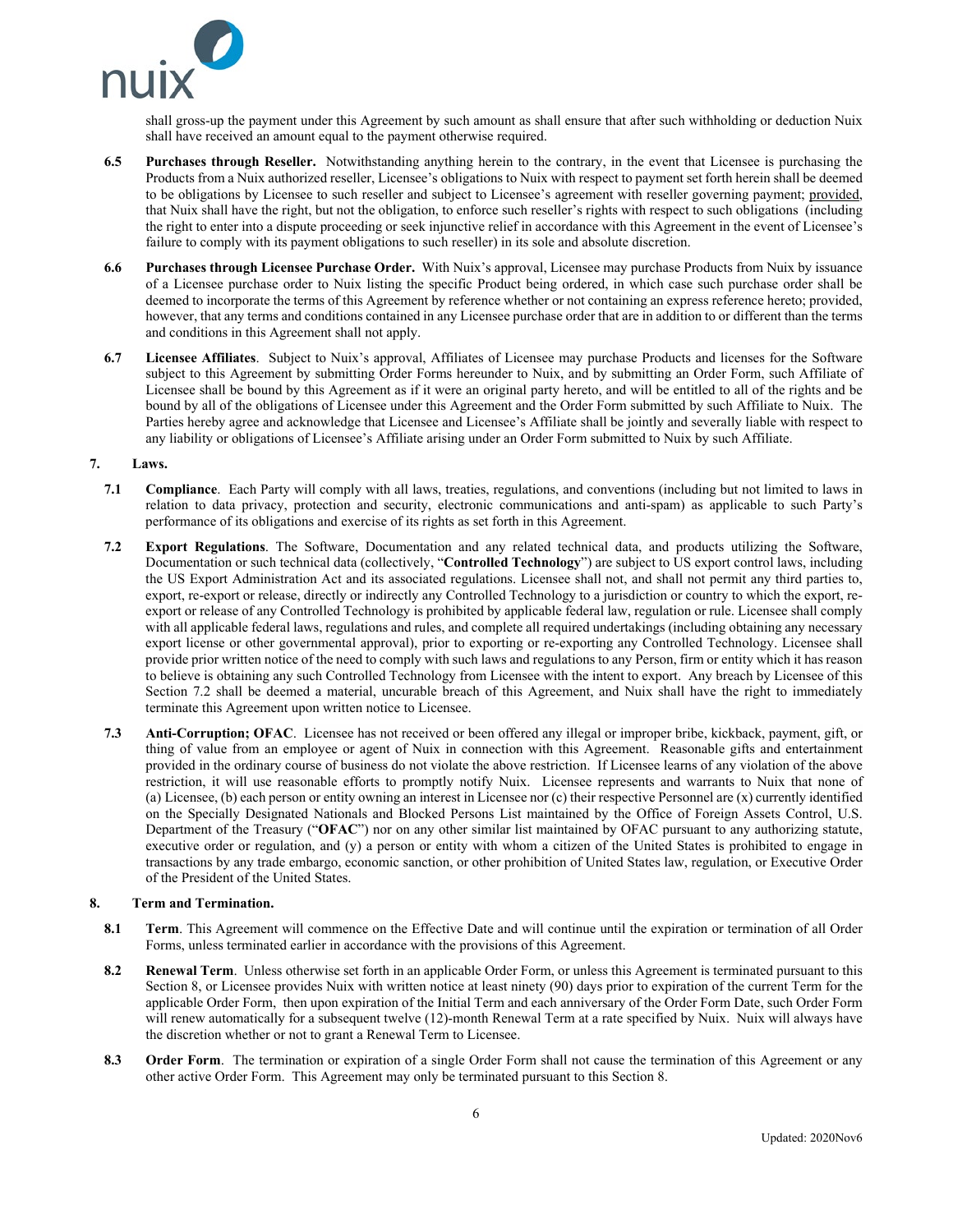

## **8.4 Termination by Nuix**.

- (a) **Infringement**. Nuix may immediately suspend access to the Software (including without limitation by disabling the Nuix License Keys) or terminate this Agreement or an Order Form if Nuix reasonably considers that Licensee or any Authorized User has infringed, or threatens to infringe, Nuix's Intellectual Property Rights.
- (b) **Non-payment**. Nuix may immediately suspend access to the Software or terminate this Agreement or an Order Form if: (i) any amount due and payable by Licensee is unpaid after Nuix has sent notice to Licensee seeking payment and at least 30 days have passed since the date of such notice or (ii) the Nuix License Key expires and Licensee has not paid the applicable License Fee.
- (c) **No Liability**. Licensee agrees Nuix will not be liable to Licensee or any third Party for any loss, liability, cost, payment, damages, debt or expense arising directly or indirectly from any suspension or termination in accordance with this Section [8.4.](#page-5-3)
- <span id="page-6-1"></span>**8.5 Termination for Breach.** Without derogating from either Party's rights under this Agreement or otherwise, if either Party is in material breach of this Agreement or an Order Form, the Party alleging the breach will provide a written notice to the other Party specifying the breach and requiring such Party to cure the breach within 30 days, if, and only if, the breach is capable of cure, and if such party does not cure a breach capable of cure within 30 days after receiving such notice, the Party alleging the breach may terminate this Agreement or the Order Form (as applicable).
- **8.6 Termination for Insolvency**. Either Party may terminate this Agreement or an Order Form, effective immediately upon written notice to the other Party, if the other Party: (A) becomes insolvent or is generally unable to pay, or fails to pay, its debts as they become due; (B) files or has filed against it, a petition for voluntary or involuntary bankruptcy or otherwise becomes subject, voluntarily or involuntarily, to any proceeding under any domestic or foreign bankruptcy or insolvency law; (C) makes or seeks to make a general assignment for the benefit of its creditors; or (D) applies for or has appointed a receiver, trustee, custodian, or similar agent appointed by order of any court of competent jurisdiction to take charge of or sell any material portion of its property or business.

# <span id="page-6-0"></span>**9. Consequences of Termination.**

- **9.1 License Ends**. Upon the expiration or termination of this Agreement or of an Order Form: (a) all rights granted to Licensee under this Agreement will cease and the Nuix License Keys will be disabled; (b) Licensee will have no rights to use the Software or Documentation and must cease using the Software and the Documentation; (c) Licensee must promptly provide to Nuix all of the Nuix Software, Documentation and Confidential Information in its possession, and then erase and destroy all remaining soft copies of the Software, Documentation and Confidential Information, in Licensee's possession or control; (d) Licensee must promptly return to Nuix any Nuix License Keys, hardware, dongles, or other equipment in Licensee's possession or control; (e) Licensee must take such action as reasonably directed by Nuix for the protection of the Confidential Information, Nuix's Intellectual Property Rights and all other items of Nuix's property; and (f) not do any act or thing which may injure, impair or reduce the goodwill or reputation of Nuix.
- **9.2 Payment**. Upon the expiration or termination of this Agreement, all amounts owing by Licensee to Nuix will become immediately due and payable and Licensee will immediately pay all such amounts to Nuix. If this Agreement is terminated for any reasons set out in Sections [8.4](#page-5-3) or Nuix's right to terminate under Section [8.5,](#page-6-1) Nuix will, in addition to any other rights under this Agreement or otherwise, be entitled to all of the License Fees payable under this Agreement for the entire Term.
- <span id="page-6-3"></span>**9.3 Survival**. The provisions of Sections [1,](#page-0-0) [2.2,](#page-2-2) [2.5,](#page-2-3) [3,](#page-2-4) [6,](#page-4-3) [7,](#page-5-4) and [9](#page-6-0) through [13](#page-8-0) shall survive the expiration or earlier termination of this Agreement for any reason, provided that with respect to Section [10,](#page-6-2) each Party's obligations under this Section [9.3,](#page-6-3) shall survive the expiration or earlier termination of this Agreement for a period of three years from the date of such expiration or termination, except for Confidential Information that constitutes a trade secret under any applicable law, in which case, such obligations shall survive for as long as such Confidential Information remains a trade secret under such law.

# <span id="page-6-2"></span>**10. Confidentiality.**

- **10.1 Restrictions**. The Receiving Party shall: (a) not disclose or otherwise make available Confidential Information of the Disclosing Party to any third party without the prior written consent of the Disclosing Party; *provided*, *however*, that the Receiving Party may disclose the Confidential Information of the Disclosing Party to its Affiliates, and its and their directors, officers, employees, consultants and legal advisors who have a "need to know", who have been apprised of this restriction and who are themselves bound by nondisclosure obligations at least as restrictive as those set forth in this Section [10;](#page-6-2) and (b) use the Confidential Information of the Disclosing Party only for the purposes of performing its obligations or exercising its rights under the Agreement.
- **10.2 Exceptions from Restrictions**. Confidential Information shall not include information that: (a) is already known to the Receiving Party without restriction on use or disclosure prior to receipt of such information from the Disclosing Party; (b) is or becomes generally known by the public other than by breach of this Agreement by, or other wrongful act of, the Receiving Party; (c) is developed by the Receiving Party independently of, and without reference to, any Confidential Information of the Disclosing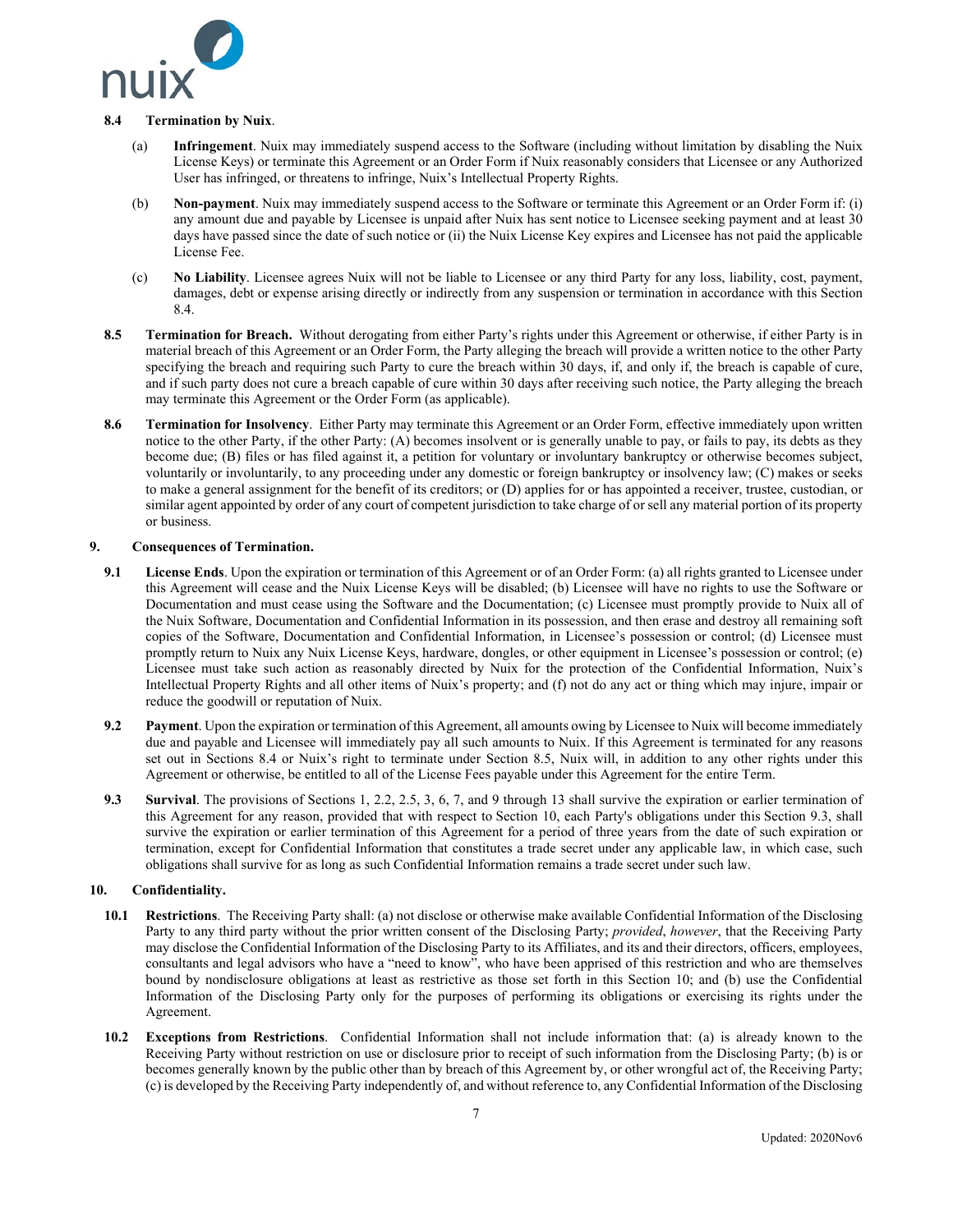<span id="page-7-3"></span>

Party; or (d) is received by the Receiving Party from a third party who is not under any obligation to the Disclosing Party to maintain the confidentiality of such information.

- **10.3** If the Receiving Party becomes legally compelled to disclose any Confidential Information, the Receiving Party shall provide to the Disclosing Party: (i) if legally permitted to do so, prompt written notice of such requirement so that the Disclosing Party may seek, at its sole cost and expense, a protective order or other remedy; and (ii) reasonable assistance, at the Disclosing Party's sole cost and expense, in opposing such disclosure or seeking a protective order or other limitations on disclosure
- **10.4** If, after providing such notice and assistance as required herein, the Receiving Party remains required by law to disclose any Confidential Information, the Receiving Party shall disclose no more than that portion of the Confidential Information which, on the advice of the Receiving Party's legal counsel, the Receiving Party is legally required to disclose and, upon the Disclosing Party's request, shall use commercially reasonable efforts to obtain assurances from the applicable court or agency that such Confidential Information will be afforded confidential treatment.

## <span id="page-7-0"></span>**11. No Warranty.**

- <span id="page-7-2"></span>**11.1 WARRANTY DISCLAIMER**. WITHOUT LIMITING ANY GUARANTEE, CONDITION, WARRANTY OR TERM IMPOSED BY APPLICABLE LAW AND WHICH CANNOT BE EXCLUDED, THE SOFTWARE IS PROVIDED ON AN AS-IS BASIS. NUIX DOES NOT MAKE, AND HEREBY DISCLAIMS, ANY AND ALL OTHER STATUTORY, EXPRESS OR IMPLIED REPRESENTATIONS, WARRANTIES, GUARANTEES, OR CONDITIONS WITH RESPECT TO THE SOFTWARE OR ANY OTHER PRODUCT OR SERVICES (INCLUDING BUT NOT LIMITED TO ANY WARRANTIES OF MERCHANTABILITY, SATISFACTORY QUALITY, FITNESS FOR A PARTICULAR PURPOSE, NON-INFRINGEMENT, TITLE, QUALITY, OR SUITABILITY FOR LICENSEE'S REQUIREMENTS, OPERABILITY, CONDITION, SYSTEM INTEGRATION, NON-INTERFERENCE, WORKMANSHIP, TRUTH, ACCURACY (OF DATA OR ANY OTHER INFORMATION OR CONTENT), ABSENCE OF DEFECTS, WHETHER LATENT OR PATENT) AND ANY WARRANTIES ARISING FROM A COURSE OF DEALING, USAGE, OR TRADE PRACTICE. WITHOUT LIMITING THE FOREGOING, NUIX DOES NOT WARRANT THAT THE SOFTWARE OR OTHER PRODUCTS OR SERVICES WILL MEET LICENSEE'S REQUIREMENTS OR THAT ANY USE OF THE SOFTWARE OR OTHER PRODUCTS OR SERVICES WILL BE SECURE, TIMELY, UNINTERRUPTED OR ERROR-FREE OR THAT ANY ERRORS OR DEFECTS IN THE SOFTWARE OR OTHER PRODUCTS OR SERVICES WILL BE CORRECTED OR THAT THE SOFTWARE WILL DETECT OR CORRECT ANY THREATS OR HARMFUL COMPONENTS AND TO THE EXTENT PERMITTED BY APPLICABLE LAW, THE SOFTWARE AND OTHER PRODUCTS AND SERVICES ARE PROVIDED TO LICENSEE ON AN "AS IS" AND "AS AVAILABLE" BASIS AND FOR LICENSEE'S INTERNAL BUSINESS USE ONLY. LICENSEE IS RESPONSIBLE FOR DETERMINING WHETHER ANY INFORMATION GENERATED FROM USE OF THE SOFTWARE OR ANY OTHER PRODUCT IS ACCURATE AND SUFFICIENT FOR LICENSEE'S PURPOSES. SOME JURISDICTIONS DO NOT ALLOW THE EXCLUSION OF GUARANTEES, CONDITIONS, WARRANTIES OR TERMS IMPLIED OR IMPOSED BY APPLICABLE LAW OR DO NOT ALLOW LIMITATIONS ON HOW LONG ANY SUCH GUARANTEE, CONDITION, WARRANTY OR TERM MAY LAST. AS A RESULT, NOT ALL OF THE LIMITATIONS IN THIS SECTIO[N 11](#page-7-0) WILL NECESSARILY APPLY TO EVERY LICENSEE. NOTHING IN THIS AGREEMENT EXCLUDES, RESTRICTS OR MODIFIES ANY GUARANTEE, WARRANTY, TERM OR CONDITION, RIGHT OR REMEDY IMPLIED OR IMPOSED BY ANY APPLICABLE LAW WHICH CANNOT LAWFULLY BE EXCLUDED, RESTRICTED OR MODIFIED ("**NON-EXCLUDABLE PROVISION**"), SUBJECT TO SECTION [12.3](#page-8-1) (NON-EXCLUDABLE STATUTORY PROVISIONS).
- <span id="page-7-1"></span>**11.2 Statutory Warranty**. If the law of any jurisdiction implies a warranty that cannot be excluded, that warranty will, to the extent permitted by law, continue for no more than a period of five (5) days from the Effective Date or the minimum duration permitted by such law, whichever is shorter.
- **11.3 Remedy**. If the Software does not perform in accordance with any warranty implied by law that cannot be excluded as provided in Section [11.2](#page-7-1) (**Statutory Warranty**. [If the law of any jurisdiction implies a warranty that cannot be excluded, that warranty](#page-7-1)  will, to the extent permitted by law, continue for no more than a period of five (5) days from the Effective Date or the minimum [duration permitted by such law, whichever is shorter. \)](#page-7-1), and Licensee provides written notice to Nuix during the applicable warranty period, Nuix's entire liability and Licensee's sole and exclusive remedy will be for Nuix to either (at Nuix's option) correct, repair or replace the Software or affected part of the Software or refund a prorated (based upon the time remaining in the license term) portion of the applicable License Fee. Any corrected, repaired or replaced Software will be warranted for the remainder of the original warranty period.
- **11.4 Exclusions**. To the extent permitted by applicable laws, no warranty will apply to the Software if: (a) Licensee has previously used the Software pursuant to a demo, evaluation, or trial period; (b) the issue relates to use of a pre-release alpha and beta version of the Software or Ancillary Software; (b) Licensee has used the Software other than in accordance with the Documentation; (d) the Software has been modified in any way without Nuix's prior written consent; (e) the issue relates to the incorrect installation of the Software; (f) the issue relates to the nature, use or operation of hardware; (g) the issue relates to any third party software; (h) Licensee has used the Software in contravention of any law, treaty, regulation, or convention; or (i) Licensee has materially breached any of the terms of this Agreement.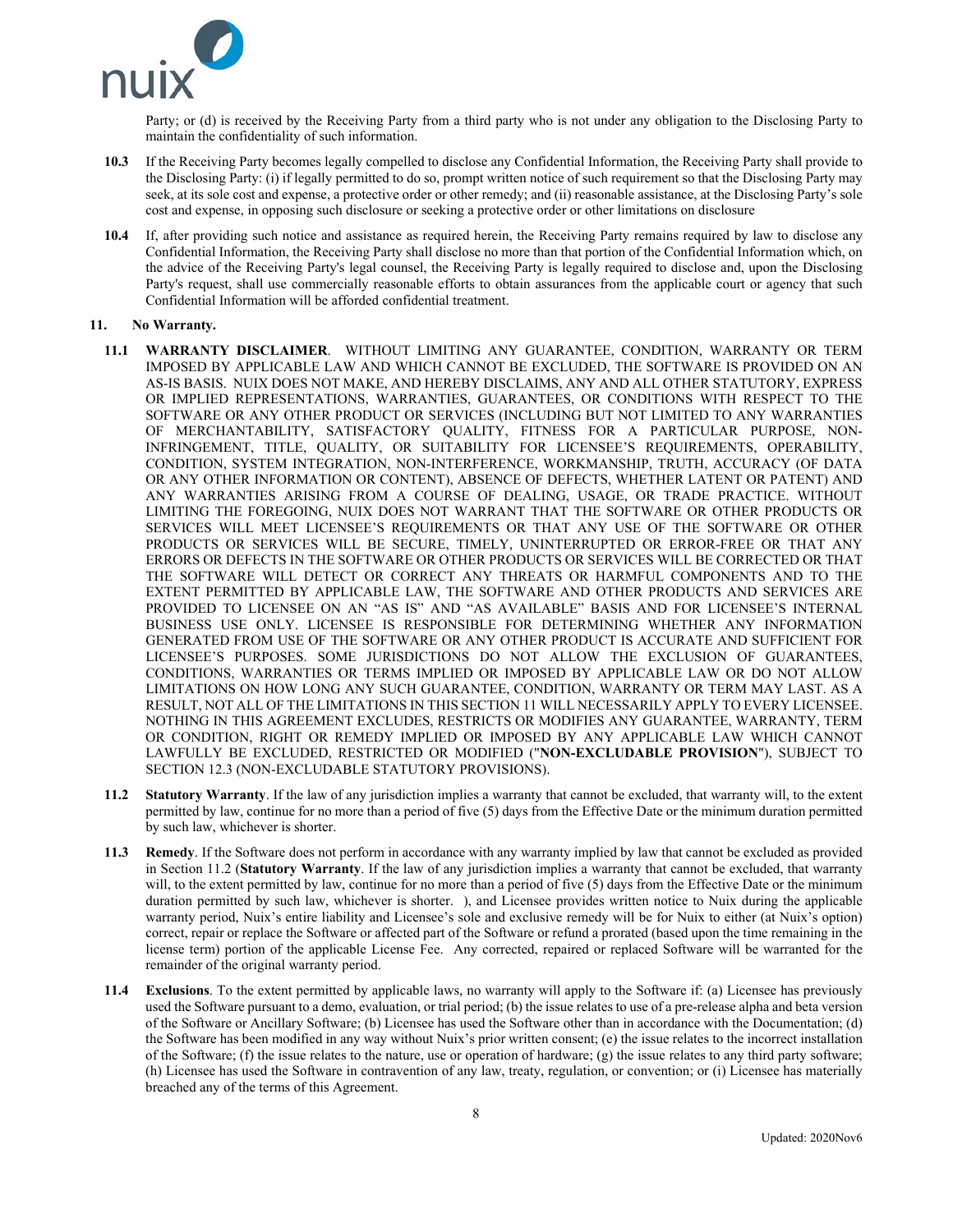

# **12. Liability and Indemnity**

- **12.1 DISCLAIMER OF LIABILITY**. EXCEPT FOR CLAIMS OF INTENTIONAL MISCONDUCT, GROSS NEGLIGENCE, OR BODILY INJURY, OR ANY CLAIM THAT CANNOT BE LIMITED BY LAW, IN NO EVENT WILL NUIX BE LIABLE TO LICENSEE (UNDER STATUTE, CONTRACT, TORT, STRICT LIABILITY, NEGLIGENCE OR OTHER THEORY OF LIABILITY) IN RELATION TO ANY (A) SPECIAL, PUNITIVE OR EXEMPLARY DAMAGES, OR ANY INDIRECT, INCIDENTAL OR CONSEQUENTIAL LOSS; (B) ANY BUSINESS INTERRUPTION LOSS, ANY LOSS OR CORRUPTION OF DATA, OR ANY LOSS OF ACTUAL OR ANTICIPATED PROFITS, REVENUE, SAVINGS, PRODUCTION, BUSINESS, CONTRACTS, OPPORTUNITY, ACCESS TO MARKETS, GOODWILL, REPUTATION, PUBLICITY, INFORMATION, OR USE, OR ANY REMOTE, ABNORMAL, UNFORESEEABLE OR SIMILAR LOSS, WHETHER OR NOT THE POSSIBILITY OF SUCH DAMAGES OR LOSSES WERE IN THE CONTEMPLATION OF EITHER PARTY; OR (C) CLAIMS MADE A SUBJECT OF A LEGAL PROCEEDING AGAINST NUIX MORE THAN ONE YEAR AFTER ANY SUCH CAUSE OF ACTION FIRST AROSE.
- <span id="page-8-2"></span>**12.2 LIMITATION OF LIABILITY**. EXCEPT FOR CLAIMS OF INTENTIONAL MISCONDUCT, GROSS NEGLIGENCE, OR BODILY INJURY, OR ANY OF CLAIM THAT CANNOT BE LIMITED BY LAW, NUIX'S CUMULATIVE, AGGREGATE LIABILITY TO LICENSEE IN RELATION TO THIS AGREEMENT (WHETHER UNDER STATUTE, CONTRACT, TORT, STRICT LIABILITY, NEGLIGENCE OR OTHER THEORY OF LIABILITY) WILL BE LIMITED TO THE AMOUNT OF THE LICENSE FEE PAID BY LICENSEE TO NUIX UNDER THE APPLICABLE ORDER FORM FOR THE PRECEDING 12 MONTH PERIOD FROM THE TIME THE FIRST RELATED LIABILITY AROSE, LESS IN EACH CASE AMOUNTS PREVIOUSLY PAID TO SATISFY LIABILITY UNDER THIS AGREEMENT.
- <span id="page-8-1"></span>**12.3 NON-EXCLUDABLE STATUTORY PROVISIONS:** TO THE EXTENT PERMITTED BY APPLICABLE LAW, THE LIABILITY OF NUIX ARISING FROM THE BREACH OF A NON-EXCLUDABLE PROVISION (AS REFERRED TO IN SECTIO[N 11.1\)](#page-7-2) IS LIMITED, AT NUIX'S SOLE DISCRETION, TO: (A) IN THE CASE OF GOODS, THE REPLACEMENT OF THE GOODS OR THE SUPPLY OF EQUIVALENT GOODS, THE REPAIR OF THE GOODS, THE PAYMENT OF THE COST OF REPLACING THE GOODS OR ACQUIRING EQUIVALENT GOODS, OR THE PAYMENT OF THE COST OF HAVING THE GOODS REPAIRED; AND (B) IN THE CASE OF SERVICES, THE SUPPLYING OF THE SERVICES AGAIN, OR THE PAYMENT OF THE COST OF HAVING THE SERVICES SUPPLIED AGAIN.
- **12.4 Failure of Essential Purpose; Basis of the Bargain.** The Parties have agreed that the limitations specified in Section[s 12.1,](#page-7-3) [12.2](#page-8-2) and [12.3](#page-8-1) (i) will survive and apply even if any limited remedy specified in this Agreement is found to have failed of its essential purpose, (ii) are an essential element of the basis of the bargain between the Parties, and (iii) shall apply to the maximum extent permitted by applicable law and regardless of whether Licensee has accepted any Software, Products or other service under this Agreement.
- **12.5 Acknowledgments**. Licensee agrees (i) that Nuix is not an insurance company; (ii) that business interruption insurance, IP infringement insurance, and other coverages are available to it; (iii) that Nuix's fees for the Software and the Products would be substantially higher if Nuix were to agree to take on additional obligations and liabilities beyond those expressly undertaken in this Agreement; and (iv) that Licensee will look solely to its insurance or self-insurance programs to the extent that any losses, costs, judgments or expenses are not covered by Nuix's express obligations and liabilities contained in this Agreement; and Licensee waives all rights of subrogation of its insurers against Nuix, and its Affiliates, vendors and their respective personnel.
- **12.6 Indemnity**. Licensee will indemnify, defend, and hold Nuix harmless in relation to any third party loss, liability, cost, payment, damages, debt or expense, or any claim, demand, action, suit or proceeding ("**Third Party Claim**"), arising directly or indirectly in relation to (i) a breach by Licensee of the Agreement, (ii) any Third Party Claim that the Licensee Data, or any use of the Licensee Data in accordance with this Agreement, infringes or misappropriates such third party's Intellectual Property Rights; and (iii) any Third Party Claims based on Licensee's or any Authorized User's (a) negligence or willful misconduct; (b) use of the Software in a manner not authorized by this Agreement; (c) use of the Software in combination with data, software, hardware, equipment or technology not provided by Nuix or authorized by Nuix in writing; or (d) modifications to the Software not made by Nuix. Licensee may not settle any Third Party Claim against Nuix unless Nuix consents to such settlement, and further provided that Nuix will have the right, at its option, to defend itself against any such Third Party Claim or to participate in the defense thereof by counsel of its own choice

## <span id="page-8-0"></span>**13. General.**

- **13.1 Responsibility**. Each Party is responsible and liable for each member of its Personnel and each Affiliate of the Party and any act, omission or breach by any member of a Party's Personnel or any Affiliate of Licensee will be deemed to be an act of that Party.
- **13.2 Force Majeure**. Except for payment of undisputed fees, neither Party will be liable for any failure or delay in performing any obligation under this Agreement where such failure or delay is due to any cause beyond a Party's reasonable control (including but not limited to any natural catastrophe, government mandated quarantines, shelter in place orders, bans on public gatherings, travel restrictions, lock-downs, or shut downs of public services, acts or omissions of national, state, local or foreign governmental authorities or courts, governmental interference, and national, state or local declarations of a state of emergency or crisis, law or regulation, labor strike or difficulty, transportation stoppage or slowdowns or inability to procure personnel, parts or materials,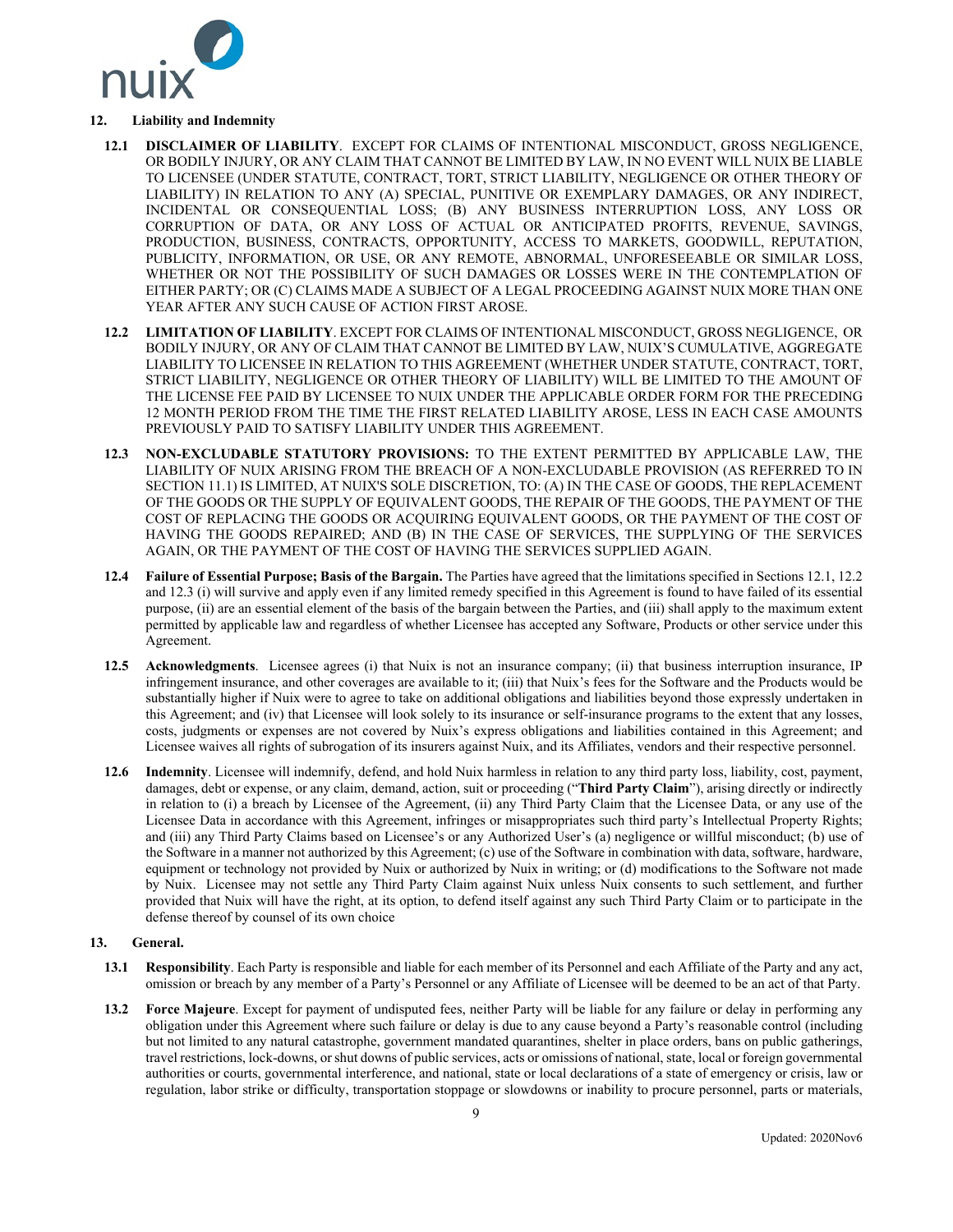<span id="page-9-0"></span>

or any other events or circumstances not within the reasonable control of the affected Party, whether similar or dissimilar to any of the foregoing) and, if any such cause prevents or delays performance for more than thirty (30) days, either Party may terminate this Agreement.

- **13.3 Audit**. Nuix may audit Licensee's compliance with the terms of this Agreement at any time on reasonable notice to Licensee and Licensee will provide access to any hardware, software, systems, documents and Personnel of Licensee, and will provide all reasonable co-operation to Nuix for the purposes of any such audit. Licensee's non-compliance with this Section will be deemed an incurable breach of this Agreement. Each Party will bear its own costs of the audit, provided that should Licensee be found to be in breach of this Agreement, Licensee shall bear all the costs of the audit.
- **13.4 Notices**. All notices, requests, consents, claims, demands, waivers and other communications hereunder shall be in writing and in English language, and shall be deemed to have been given: (a) when delivered by hand (with written confirmation of receipt); (b) when received by the addressee if sent by a nationally recognized overnight courier (receipt requested); (c) on the date sent by facsimile or e-mail of a PDF document (with confirmation of transmission) if sent during normal business hours of the recipient, and on the next business day if sent after normal business hours of the recipient; or (d) on the third day after the date mailed, by certified or registered mail, return receipt requested, postage prepaid. Such communications must be sent to the respective parties at the addresses set forth on the first page of this Agreement (or to such other address that may be designated by a Party from time to time).
- **13.5 Relationship**. Nothing contained in this Agreement shall be construed as creating any agency, partnership, or other form of joint enterprise between the Parties. The relationship between the Parties shall at all times be that of independent contractors. Neither Party shall have authority to contract for or bind the other in any manner whatsoever.
- **13.6 Third Party Beneficiaries; Rights**. This Agreement is entered into solely for the benefit of Nuix and Licensee, and any of Licensee's Affiliate that has submitted an Order Form to Nuix. No third party (excepting a Nuix Affiliate and Affiliates of Licensee who have submitted Order Forms to Nuix) will have the right to make any claim or assert any right under it, and no third party will be deemed a beneficiary of this Agreement. Solely in the event that the law of England and Wales applies to this Agreement, the Contracts (Rights of Third Parties) Act 1999 (the "**Act**") shall not apply to this Agreement and no Person other than the Parties hereto (which term shall, for the purposes of this clause, include all permitted assignees) and Nuix Affiliates shall have any rights under the Act, nor shall this Agreement be enforceable under the Act by any Person other than the parties to it.
- <span id="page-9-1"></span>**13.7 Assignment**. Licensee may not assign any of its rights under this Agreement without the prior written consent of Nuix. Any purported assignment or delegation in violation of this Section [13.7](#page-9-1) shall be null and void. An amalgamation, merger, change in control, re-organisation or other similar transaction by the Licensee (including, but not limited to an asset sale, stock sale, reverse merger, reverse triangular merger) shall require consent pursuant to this Section [13.7.](#page-9-1) Furthermore, for the purposes of this Agreement the (a) acquisition of an equity interest in Licensee of greater than 25 percent by any third party, or (b) the acquisition of an equity interest by Licensee of greater than 25 percent of any third party, shall be considered an "assignment." Nuix may assign any of its rights under this Agreement without the prior written consent of Licensee.
- **13.8 Set Off**. Nuix may set off any payment due to Licensee, whether under this Agreement or otherwise, against any claim that Nuix has against Licensee, whether under this Agreement or otherwise.
- **13.9 Severability**. If any provision, or the application of any provision, of this Agreement is prohibited, invalid, void, illegal or unenforceable in any jurisdiction: (a) this will not affect the validity and enforceability of the provision or part in other jurisdictions; (b) the provision or part will only be ineffective to the extent of the prohibition, invalidity, voidness or illegality; and (c) the provision or part will be severed and will not affect the validity or enforceability of the remaining provisions or parts of this Agreement.
- **13.10 Waiver; Modifications**. Any waiver of a right under this Agreement must be in writing and signed by the Party granting the waiver and will not operate as a waiver in relation to any subsequent matter. Any failure, delay, forbearance or indulgence by a Party in an exercise, or partial exercise, of a right arising under this Agreement will not result in a waiver of that right or prejudice or restrict the rights of the Party. Any variation of, or amendments to, any terms of this Agreement must be in writing and signed by both Parties.
- **13.11 Cumulative Rights**. The rights arising out of this Agreement do not exclude any other rights of either Party. Each indemnity in this Agreement is a continuing obligation that is separate and independent from the other obligations under this Agreement. Nuix is not obliged to take any action, or incur any expense, before enforcing any indemnity under this Agreement. Each exclusion, limitation, indemnity or other benefit set out in this Agreement for the benefit of Nuix will also be held by Nuix for the benefit of each member of Nuix's (and Nuix's Affiliates) Personnel.
- **13.12 Entire Agreement**. This Agreement, which includes all other exhibits, schedules, attachments, addendums, and appendices, supersedes all prior undertakings, arrangements and agreements and constitutes the entire agreement between the Parties in relation to the subject matter of this Agreement and there are no conditions, warranties or other terms affecting the agreement between the Parties other than those set out in this Agreement. For the purpose of clarification, if there is any conflict or inconsistency between any provisions in the documents that comprise this Agreement, the conflict or inconsistency will be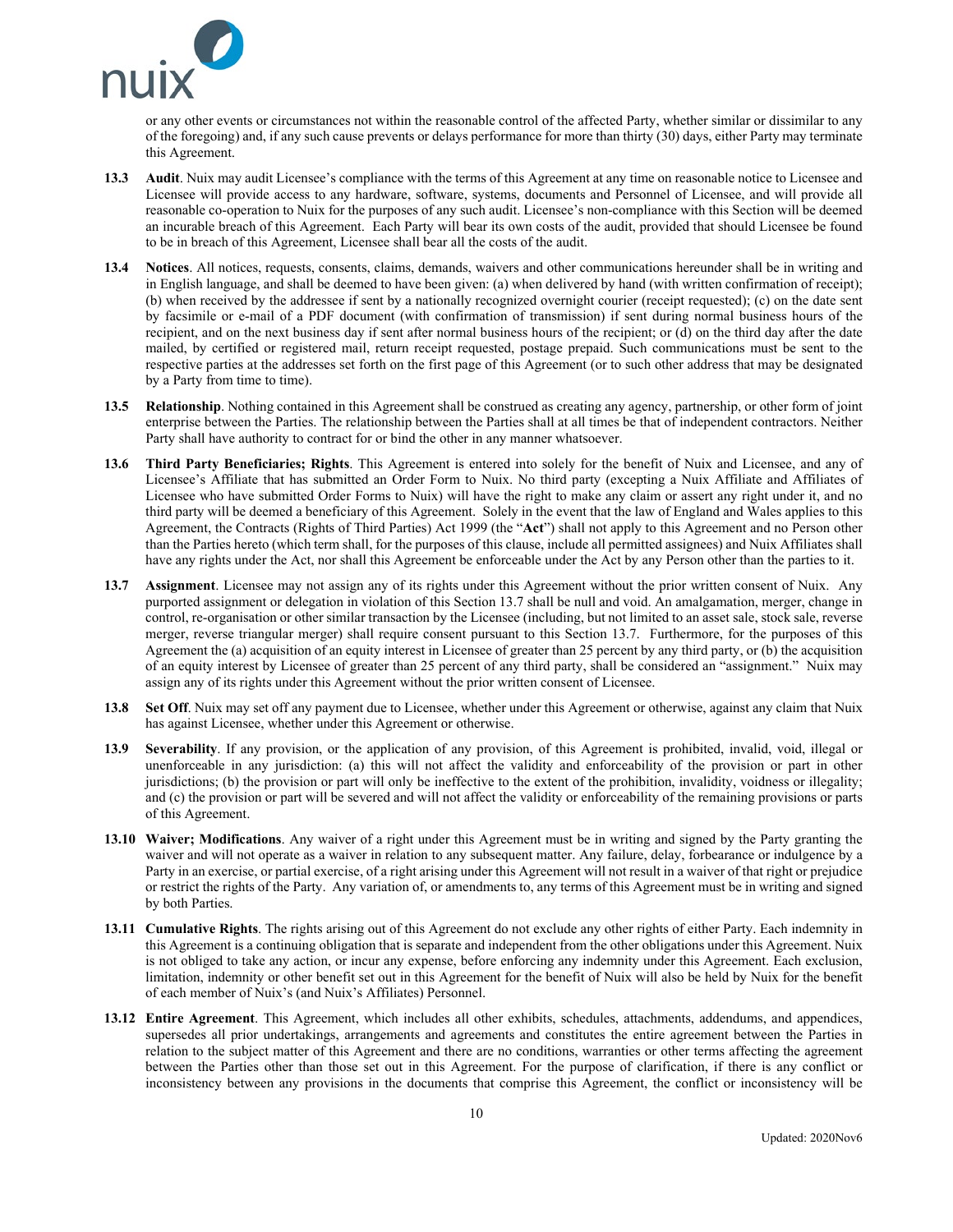

resolved in the following order of precedence: the DPA, any special conditions in the Order Form, any addendum terms that expressly override the terms of this Agreement, the body of this Agreement and then the Schedules in numerical order.

**13.13 Contracting Parties, Governing Law, Disputes; Place of Arbitration.** The entity with which Licensee is contracting under this Agreement (such entity, as applicable, "**Nuix**"), what law will apply in any dispute arising out of or in connection with this Agreement, and place of any arbitration or mediation, depend on where Licensee is domiciled:

| If Licensee is domiciled in:                                                            | Licensee is contracting<br>with: | <b>Nuix Address:</b>                                                                                            | <b>Governing Law:</b>            | Place of<br><b>Arbitration or</b><br><b>Mediation:</b> |
|-----------------------------------------------------------------------------------------|----------------------------------|-----------------------------------------------------------------------------------------------------------------|----------------------------------|--------------------------------------------------------|
| United States of America ("U.S."),<br>Canada, Central America or South<br>America       | Nuix North America<br>Inc.       | 13755 Sunrise Valley Drive,<br>Suite 300, Herndon, Virginia,<br>20171                                           | Commonwealth of<br>Virginia, USA | Fairfax County,<br>Virginia, U.S.                      |
| Any country in Europe (other than the<br>United Kingdom), the Middle East, or<br>Africa | Nuix Ireland Limited             | Unit 17C, 4700 Cork Airport<br>Business Park, Kinsale Rd.,<br>Cork, Ireland T12 XE81                            | England and Wales                | London, England                                        |
| United Kingdom                                                                          | Nuix Technology UK<br>Ltd        | 2nd Floor South<br>Times House<br>$2nd$ Floor<br><b>Bravingtons Walk</b><br><b>Kings Cross</b><br>London N1 9AW | England and Wales                | London, England                                        |
| Asia, Australia and New Zealand                                                         | Nuix Limited                     | 1 Market Street, Level 27,<br>Sydney, NSW 2000                                                                  | NSW, Australia                   | Sydney, NSW,<br>Australia                              |

Notwithstanding the foregoing, in the event that Licensee is a (i) public sector customer (*e.g.,* federal, state, or local government) or (ii) public or private educational institution, in either case located in the United States of America, or is one of such customers' authorized agents worldwide, or (iii) Nuix identifies itself as Nuix USG Inc. in the signature block hereunder, the SOW, or any other ordering documentation, Licensee is contracting with Nuix USG Inc. under this Agreement (such entity, in such case, "**Nuix**").

Each Party agrees to the applicable governing law above without regard to choice or conflicts of law rules. The United Nations Convention on the International Sale of Goods and the Uniform Computer Information Transactions Act shall not apply to this Agreement.

If there is a Dispute (as defined in Sectio[n 13.15](#page-10-0) (**Arbitration**.[EXCEPT WITH RESPECT TO A LICENSEE DOMICILED IN](#page-10-0)  THE U.S., SUBJECT TO **[SECTIONS 13.16 \(LICENSEE DOMICILED IN THE U.S.\) AND](#page-10-0) 13.17 (EQUITABLE RELIEF)**[, EACH PARTY ACKNOWLEDGES AND AGREES THAT ANY DISPUTE, CONTROVERSY OR CLAIM](#page-10-0)  [\(WHETHER BASED ON CONTRACT, TORT OR OTHER LEGAL THEORY \(INCLUDING, BUT NOT LIMITED TO, ANY](#page-10-0)  [CLAIM OF FRAUD OR MISREPRESENTATION\) ARISING OUT OF OR RELATING TO THIS AGREEMENT, THE](#page-10-0)  [TRANSACTIONS CONTEMPLATED HEREBY AND THEREBY, OR THE BREACH, TERMINATION, OR VALIDITY](#page-10-0)  THEREOF, ("**DISPUTE**["\), SHALL BE SUBMITTED TO MANDATORY, FINAL AND BINDING ARBITRATION BEFORE](#page-10-0)  [THE INTERNATIONAL CENTRE FOR DISPUTE RESOLUTION \(SHOULD LICENSEE BE DOMICILED ANYWHERE](#page-10-0)  [BUT THE U.S.\), IN ACCORDANCE WITH THE INTERNATIONAL ARBITRATION RULES IN EFFECT AT THE TIME](#page-10-0)  [OF FILING OF THE DEMAND FOR ARBITRATION.\)](#page-10-0)) between the Parties relating to this Agreement, the Parties shall first attempt to resolve the Dispute by escalating the dispute within their respective organizations. If the Parties are unable to resolve the Dispute within thirty (30) days after the complaining party's written notice to the other Party, the Parties will seek to resolve the Dispute through non-binding mediation conducted in the place of mediation identified above. Each Party must bear its own expenses in connection with the mediation and must share equally the fees and expenses of the mediator. If the Parties are unable to resolve the Dispute within sixty (60) days after commencing mediation, either Party may commence (i) arbitration in accordance with Sectio[n 13.14](#page-10-1) (Arbitration), if Licensee is domiciled outside of the U.S., or (ii) litigation in the state or federal courts in Fairfax County, Virginia, if Licensee is domiciled in the U.S.

- <span id="page-10-1"></span>**13.14 Waiver of Jury Trial.** EACH PARTY ACKNOWLEDGES AND AGREES THAT ANY CONTROVERSY THAT MAY ARISE UNDER THIS AGREEMENT IS LIKELY TO INVOLVE COMPLICATED AND DIFFICULT ISSUES AND, THEREFORE, EACH SUCH PARTY IRREVOCABLY AND UNCONDITIONALLY WAIVES ANY RIGHT IT MAY HAVE TO A TRIAL BY JURY IN RESPECT OF ANY LEGAL ACTION ARISING OUT OF OR RELATING TO THIS AGREEMENT, THE TRANSACTIONS CONTEMPLATED HEREBY AND THEREBY, OR THE VALIDITY, PROTECTION, INTERPRETATION OR ENFORCEMENT THEREOF.
- <span id="page-10-0"></span>**13.15 Arbitration**.EXCEPT WITH RESPECT TO A LICENSEE DOMICILED IN THE U.S., SUBJECT TO **SECTIONS [13.16](#page-11-0) [13.16](#page-11-0) (LICENSEE DOMICILED IN THE U.S.) AND [13.17](#page-11-1) (EQUITABLE RELIEF)**Error! Reference source not found., EACH PARTY ACKNOWLEDGES AND AGREES THAT ANY DISPUTE, CONTROVERSY OR CLAIM (WHETHER BASED ON CONTRACT, TORT OR OTHER LEGAL THEORY (INCLUDING, BUT NOT LIMITED TO, ANY CLAIM OF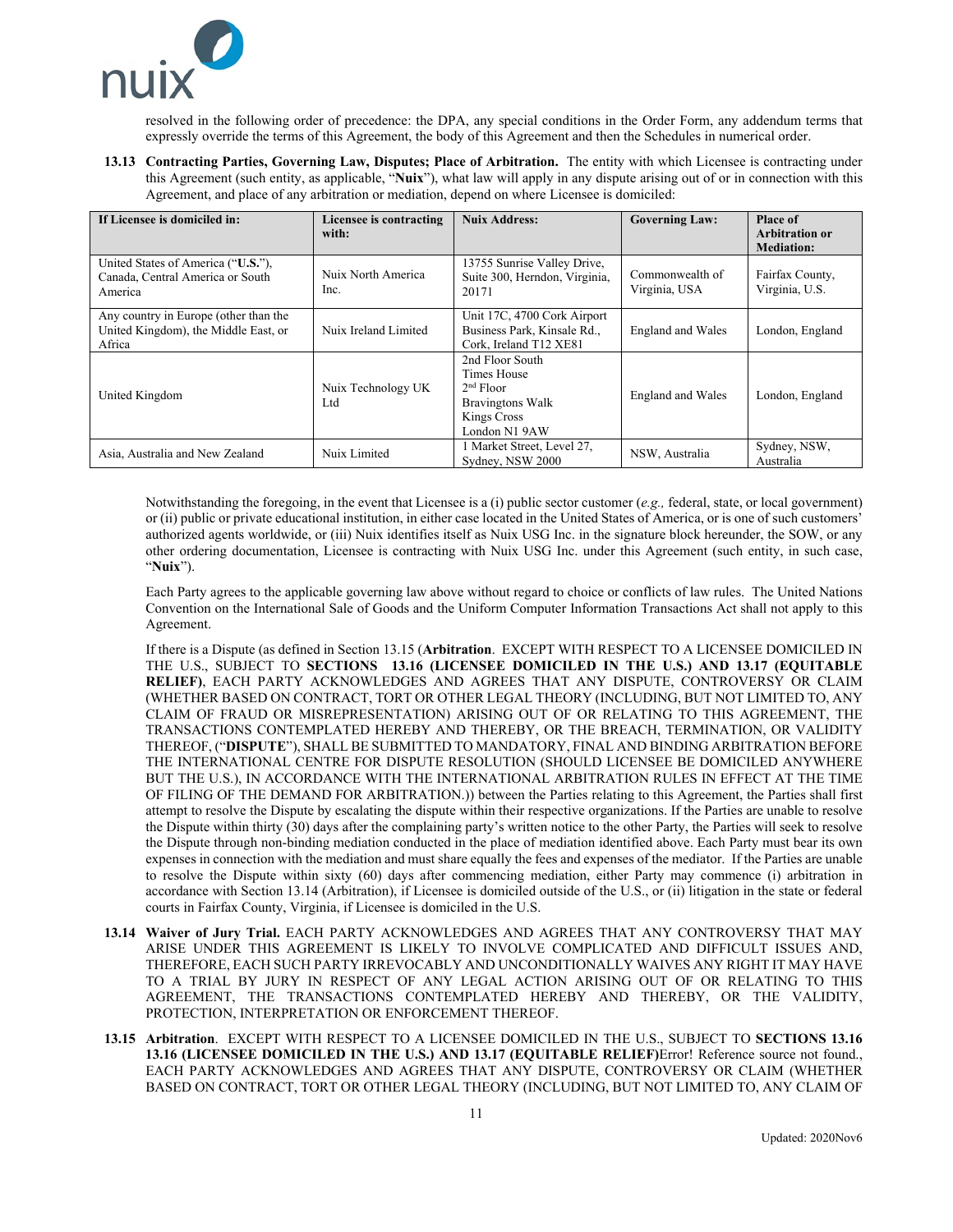

FRAUD OR MISREPRESENTATION) ARISING OUT OF OR RELATING TO THIS AGREEMENT, THE TRANSACTIONS CONTEMPLATED HEREBY AND THEREBY, OR THE BREACH, TERMINATION, OR VALIDITY THEREOF, ("**DISPUTE**"), SHALL BE SUBMITTED TO MANDATORY, FINAL AND BINDING ARBITRATION BEFORE THE INTERNATIONAL CENTRE FOR DISPUTE RESOLUTION (SHOULD LICENSEE BE DOMICILED ANYWHERE BUT THE U.S.), IN ACCORDANCE WITH THE INTERNATIONAL ARBITRATION RULES IN EFFECT AT THE TIME OF FILING OF THE DEMAND FOR ARBITRATION.

- (a) There shall be three (3) arbitrators. The Parties each will select one (1) arbitrator within thirty (30) days of the receipt by respondent of a copy of the demand for arbitration. The two (2) arbitrators so appointed shall nominate the third and presiding arbitrator (the **"Chair"**) within thirty (30) days of the appointment of the second arbitrator (the three arbitrators shall be collectively referred to as the **"Tribunal"**). If either Party fails to appoint an arbitrator, or if the two-party appointed arbitrators fail to appoint the Chair, within the time periods specified herein, such arbitrator shall, at the request of either Party, be appointed by the American Arbitration Association/International Centre for Dispute Resolution (as applicable).
- (b) The arbitrators shall be selected from a panel of persons having at least eight (8) years' experience with knowledge of software license agreements and intellectual property rights, and at least one (1) of the arbitrators selected shall be an attorney.
- (c) The language of the arbitration shall be English. The place of arbitration shall be the location identified in **Section [13.13](#page-9-0)** above.
- (d) The arbitration shall be the sole and exclusive forum for resolution of the Dispute, and the award shall be in writing, state the reasons for the award and be final and binding. Judgment thereon may be entered, registered or filed for enforcement in any court of competent jurisdiction and may be enforced in other jurisdictions by suit on the judgment or in any other manner provided by law.
- (e) By agreeing to arbitration, the Parties do not intend to deprive any court of its jurisdiction to issue a pre-arbitral injunction, pre-arbitral attachment, or other order in aid of arbitration proceedings and the enforcement of any award. Without prejudice to such provisional remedies as may be available under the jurisdiction of a court, the Tribunal shall have full authority to grant provisional remedies and to direct the Parties to request that any court modify or vacate any temporary or preliminary relief issued by such court, and to award damages for the failure of any Party to respect the arbitral tribunal's orders to that effect. In any such judicial action each of the Parties irrevocably consents to service of process by first-class certified mail, return receipt requested, postage prepaid to the address set forth herein.
- (f) To the extent permitted by applicable law, Nuix shall be entitled to recover its reasonable costs and, attorneys' fees and costs from the Licensee. The Licensee shall be responsible for all fees and costs of the Tribunal. The Tribunal may not award punitive damages.
- (g) Except as may be required by applicable law, the Parties shall preserve the confidentiality of all aspects of the arbitration, and shall not disclose to a third party (other than disclosure to an affiliate of a Party on a need-to-know basis and such affiliate is informed of the confidential nature of such information and is instructed to keep such information confidential), all information made known and documents produced in the arbitration not otherwise in the public domain, all evidence and materials created for the purpose of the arbitration, and all awards arising from the arbitration, except, and to the extent that disclosure is required by law or regulation, is required to protect or pursue a legal right or is required to enforce or challenge an award in legal proceedings before a court or other competent judicial authority.
- <span id="page-11-0"></span>**13.16 Licensees Domiciled in the U.S.** Notwithstanding anything to the contrary in Sectio[n 13.15](#page-10-0) (Arbitration), with respect to any Licensee domiciled in the U.S., Disputes shall not be submitted to arbitration, and shall be heard in the state and federal courts located in Fairfax County, State of Virginia and the Parties hereby consent to exclusive jurisdiction and venue in such courts.
- <span id="page-11-1"></span>**13.17 Equitable Relief**. Notwithstanding anything to the contrary, each Party acknowledges that a breach or threatened breach of this Agreement by the other Party or its Personnel will cause irreparable harm to the non-breaching Party for which monetary damages would not be an adequate remedy, and hereby agrees that in the event of a breach or a threatened breach by a Party or its Personnel, the non-breaching Party shall be entitled a temporary restraining order, injunction, specific performance and any other equitable relief available from a court of competent jurisdiction, and the parties hereby waive any requirement for the securing or posting of any bond or the showing of actual monetary damages in connection with such claim. The existence of any claim or cause of action of the breaching Party against the non-breaching Party, whether predicated on this Agreement or otherwise, shall not preclude the non-breaching Party's right to equitable relief.
- **13.18 Promotions**. Licensee gives permission for Nuix to publish Licensee's name and logo in lists of customers, for publicity and promotional purposes. Licensee gives Nuix permission to contact, and use information about, Licensee for the purposes of promoting goods and services to Licensee.
- **13.19 Authority**. Each Party represents and warrants to the other Party that it has the full power and authority to enter into this Agreement, to grant and assign the rights herein granted and assigned, and carry out its obligations.